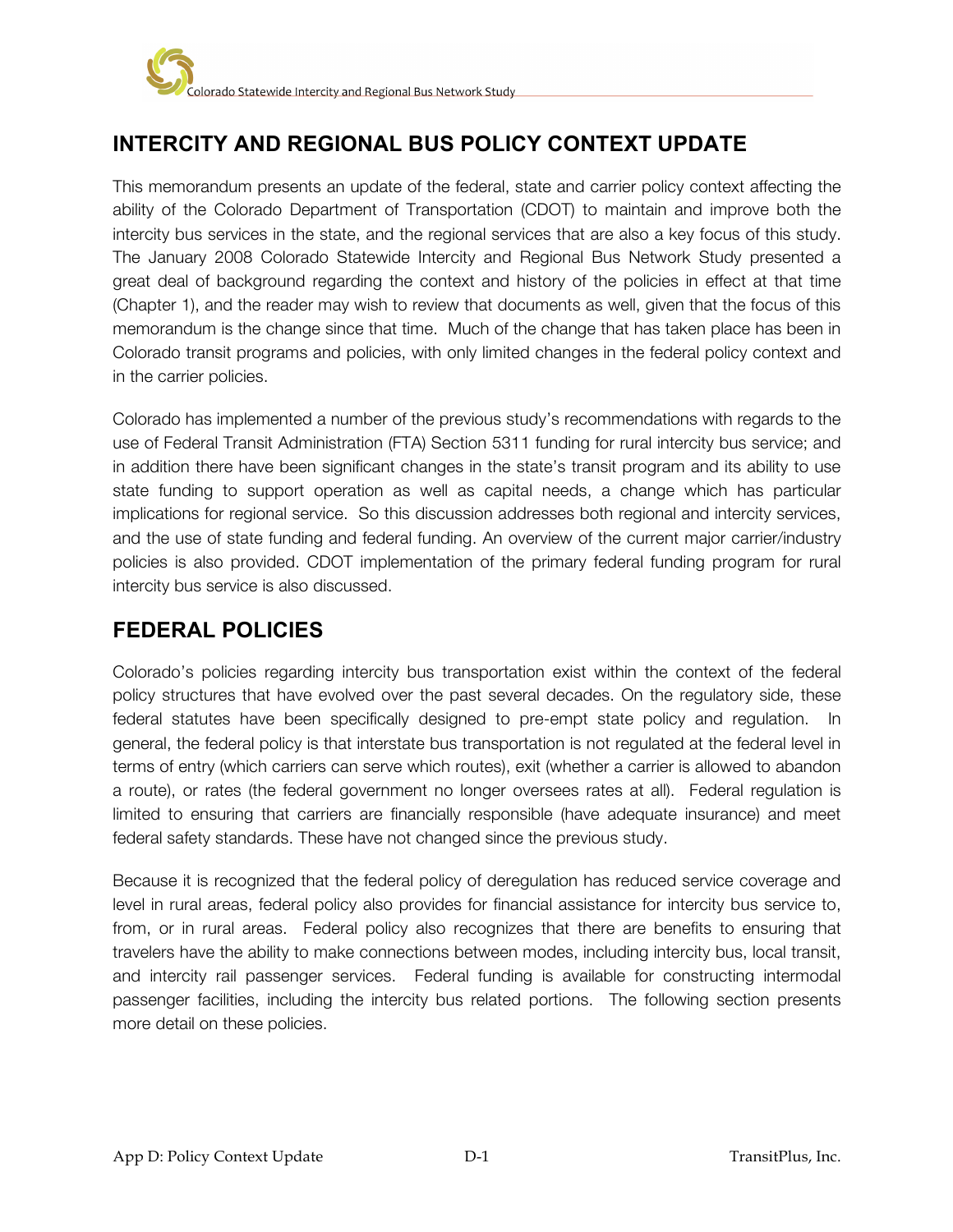## **Federal Definition of Public Transportation Does Not Include Intercity Service**

SAFETEA-LU included a change in the FTA definition of public transportation that affects the ability to use federal transit funds for intercity bus services, and this definition is continued in the MAP-21 bill. The language excludes intercity bus transportation from the definition of public transportation that is supported with federal funding. In SAFETEA-LU there were three exceptions—the Section 5311 rural intercity bus assistance program, intermodal facilities, and the Section 3038 Over-the-Road Bus Accessibility Program. Under MAP-21 the Section 3038 program has been eliminated, so there are now only the two exceptions for which federal funding can be used for intercity bus services. This means that public transit agencies that receive FTA funding cannot operate intercity bus service between urbanized areas—this is a market reserved to the private for-profit industry. The two types of intercity assistance that are allowed include the following programs.

## **Federal Transit Administration Funding for Intercity Services—Section 5311**

As described in the previous study, there is a federal program of assistance specifically designed to provide assistance to the states to develop or maintain rural intercity bus services, including those services connecting rural areas with urban services and the national intercity bus network. This program has existed in the same general form since 1992, when it was created as part of the 1992 ISTEA transportation authorizing legislation. The basic outline of the program has remained the same since 1992, though there have been some changes and interpretations over the years as the program has been implemented. The 2005 federal transportation authorization bill, SAFETEA-LU (Safe, Accountable, Flexible, Efficient Transportation Equity Act: A Legacy for Users) included language that has resulted in more substantial changes, and the most recent reauthorization bill, Moving Ahead for Progress in the 21<sup>st</sup> Century (MAP-21), enacted in July, 2012 included some additional changes in this program.

### **Federal Section 5311(f)—General Program Characteristics**

Federal Section 5311 funds are the only federal funding source for intercity bus operations and are used in a majority of states to support rural intercity bus services. Section 5311 is a subsection of the Section 5311 formula allocation program for small urban and rural areas under 50,000 population, which allocates funding to each state's governor for distribution to local applicants. The amount of funds provided to each state is based on the non-urbanized population of the state.

Program funds can be used for capital, operating, planning, and administrative assistance to state agencies, local public bodies, non-profit organizations, and operators of public transportation services. Fifteen percent of the annual apportionment must be used to support intercity bus service through the Section 5311component of the program unless the governor of the state certifies that all rural intercity bus needs are met. A partial certification is also possible, if the needs utilize less than the full 15 percent. If the governor certifies that intercity needs are met, the funding reverts to the overall Section 5311 program for use on other rural transit projects.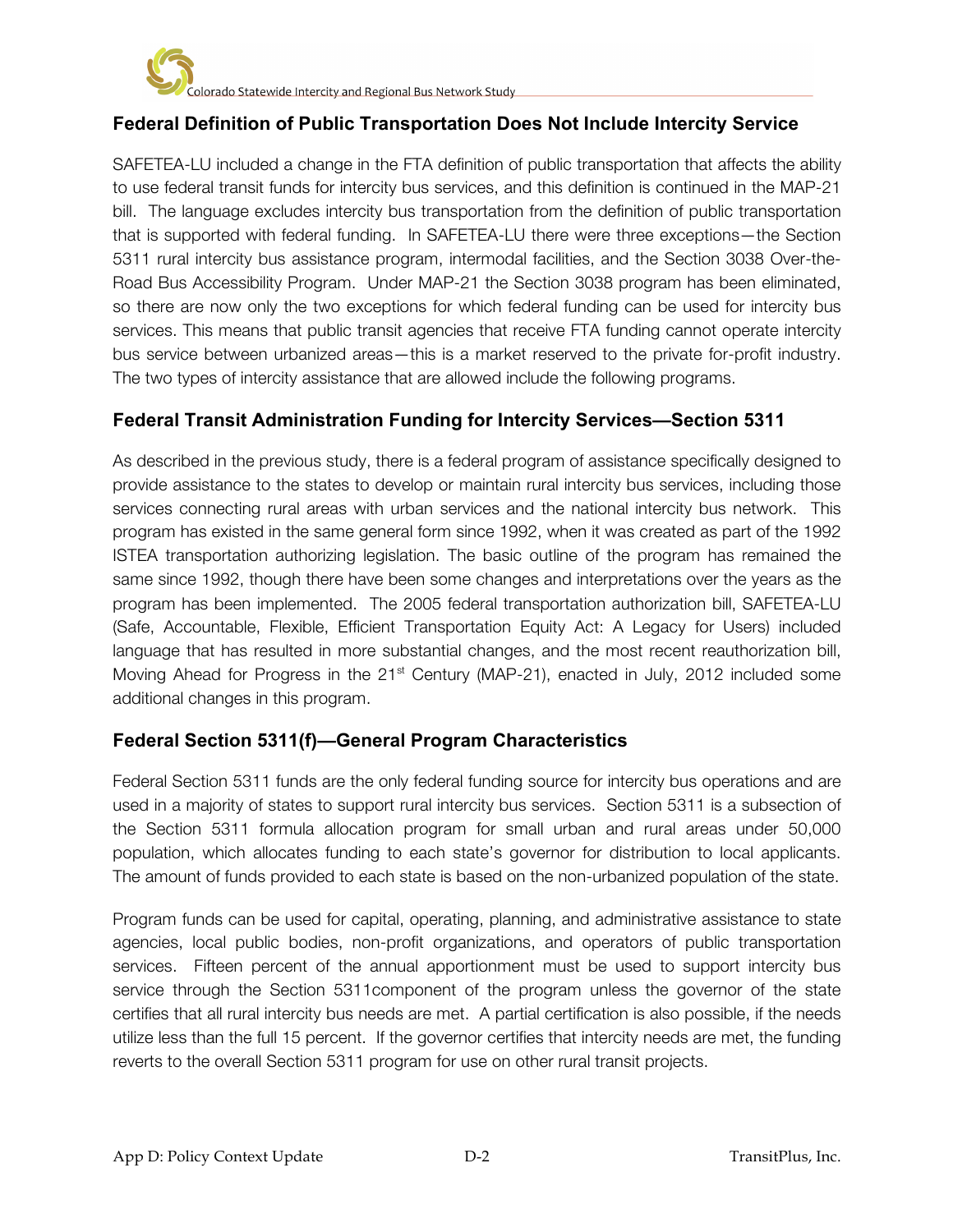

## **Consultation Requirement of SAFETEA-LU Continued Under MAP-21**

The major program change under SAFETEA-LU was that states planning to certify (partially or completely) are required to undergo a consultation process prior to certifying, and state transit programs are being evaluated on this activity as part of their FTA State Management Review evaluations. The consultation process requires the identification of the intercity carriers, definition of the activities the state will undertake as part of the consultation process, an opportunity for intercity carriers to submit information regarding service needs, a planning process that examines unmet needs, and documentation that the results of the consultation process support the decision to certify—if, in fact, that is the final decision. MAP-21 continues this requirement. The Colorado Statewide Intercity and Regional Bus Network Study of 2008 included the consultation process, and the current study is intended as the update to the consultation process, to keep Colorado in compliance with this requirement.

#### **Requirement for A Meaningful Connection to the National Network of Intercity Bus Services—Continued Under MAP-21**

Under the Section 5311 program, intercity bus service is defined as regularly scheduled bus service for the general public which operates with limited stops over fixed routes connecting two or more urban areas not in close proximity, has the capacity to carry passenger baggage, and makes meaningful connections with scheduled intercity bus service to points outside the service area. Feeder services to intercity bus services are also eligible. Commuter service is specifically excluded. The Section 5311 program is implemented by each state as part of its overall Section 5311 program management activities. FTA guidance makes clear that Section 5311 funded intercity services must take schedule considerations into account to have a meaningful connection with scheduled intercity bus services to points outside the service area, adding a dimension (schedule) to the definition of a meaningful connection. The requirement that services funded under this program make a meaningful connection with the national network of intercity services has the effect of narrowing the definition of eligible intercity service under Section 5311.

#### **Statutes Now Specifically Allow the Use of the Value of Unsubsidized Connecting Service as In-Kind Operating Match**

Obtaining local cash operating match has been a major program issue, particularly in states that provide no state operating assistance such as Colorado. In 2006 FTA issued guidance for a twoyear pilot program permitting use of the value of capital used in connecting private unsubsidized service as an in-kind match for Section 5311operating funds. Subsequently this program was continued administratively through the end of SAFETEA-LU, but in the MAP-21 legislation it has now been given statutory language in the authorization so that it will be a part of the on-going program. In addition, the language restricting the amount of the allowable match to 50 percent of the fully-allocated cost was not included in the bill, implying that up to 100 percent of the value may be used—however FTA has not issued guidance on this change as of yet. With the increase in the allowable value of service as in-kind match, it will be easier to find enough match for services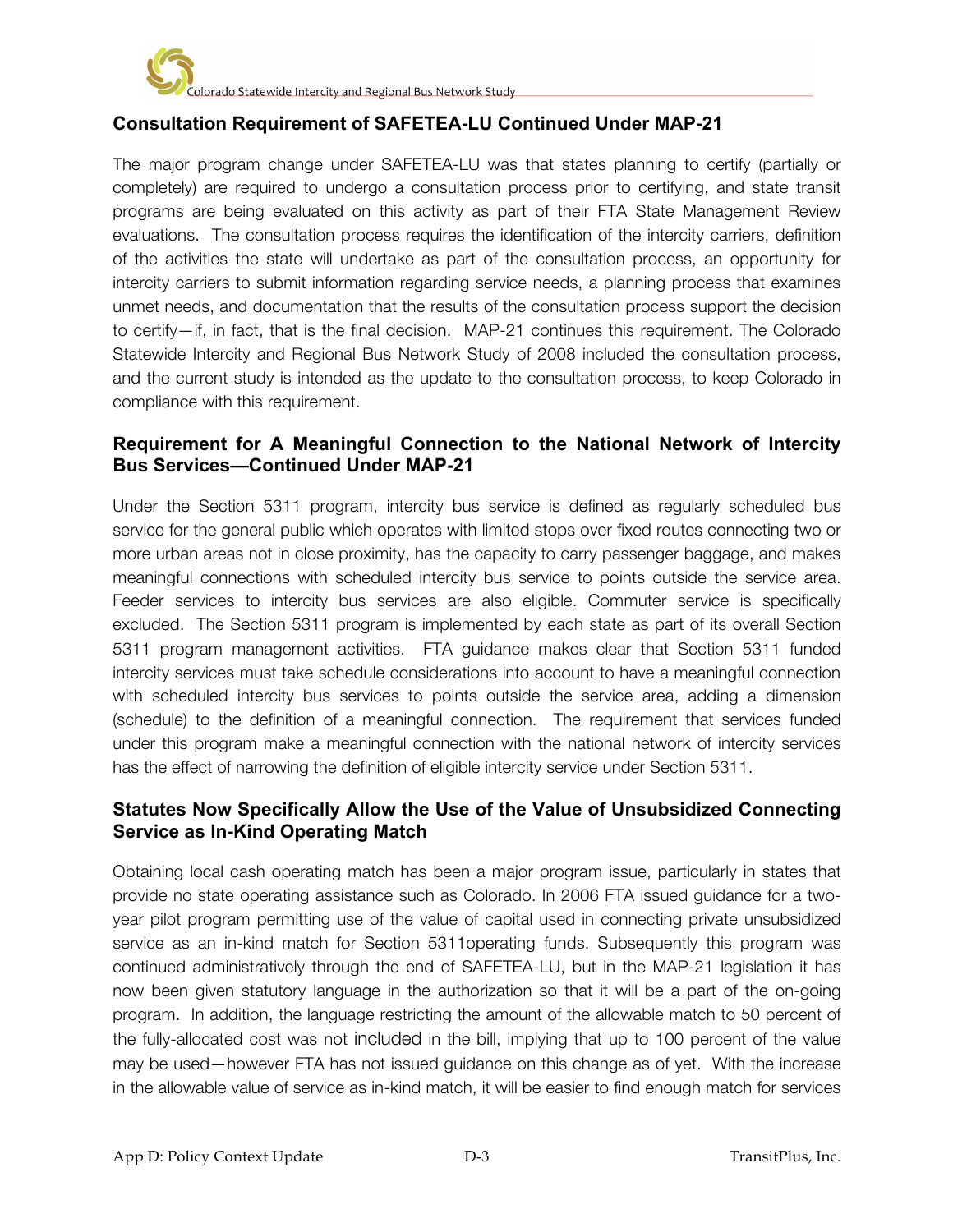

funded under this program. If the value of the in-kind match is sufficient, the impact of this pilot program is that it is possible to operate Section 5311connecting service without local cash match.

Following recommendations in the previous study, this approach has been used extensively in Colorado to fund most of the rural intercity services that have been implemented, using the value of in-kind miles provided by Greyhound Lines as the local operating match. This funding approach is discussed in more detail in the 2008 Colorado Statewide Intercity and Regional Bus Network Study.

## **Section 3038 Over-the-Road Bus Accessibility Program Grants Eliminated by MAP-21**

This program was authorized as part of TEA-21, continued under SAFETEA-LU, and eliminated under MAP-21. It made funds available to private operators of over-the-road buses to pay for the incremental capital and training costs associated with compliance of the final DOT rules on overthe-road accessibility. As the regulations addressing private operators of Over the Road Buses (OTRBs) required large fixed-route carriers (such as Greyhound and Megabus) to be fully accessible by October 2012, this program was not continued.

## **Federal Motor Carrier Safety Administration (FMCSA)**

The other major federal policy framework affecting intercity bus service is the regulatory framework of the FMCSA. FMCSA is an agency of the U.S. DOT, a remnant of the regulatory authority formerly exercised by the Interstate Commerce Commission. FMCSA does not have any role in the economic regulation of the intercity bus industry, rather its focus is on ensuring that the firms providing service in interstate commerce are financially responsible (have the required levels of insurance), and operate within the federal safety requirements. Thus the FMCSA requirements are important to CDOT in that intercity bus carriers in the state that offer interline service to interstate passengers must meet FMCSA requirements, with some limited exceptions. In addition, FMCSA policing of insurance and safety allows CDOT to address these issues by requiring FMCSA registration and compliance, rather than having to do these things itself as part of its intercity bus program. The major changes in FMCSA oversight in recent years have included a stepped-up focus on intercity bus passenger carrier safety enforcement, particularly focusing on carriers that have identified safety issues. Changes have been made to make it more difficult for a carrier that is shut down for safety violations to reopen the next day under a different name.

# **CARRIER POLICIES**

In order to use the in-kind match provisions of the Section 5311program, the firm providing the inkind miles to be valued is also considered part of the project, and it must provide written documentation of its participation in the project, the services to be considered as connecting services, and the cost of those services (to quantify the value). This means that for these intercity programs, carrier policies are also a factor.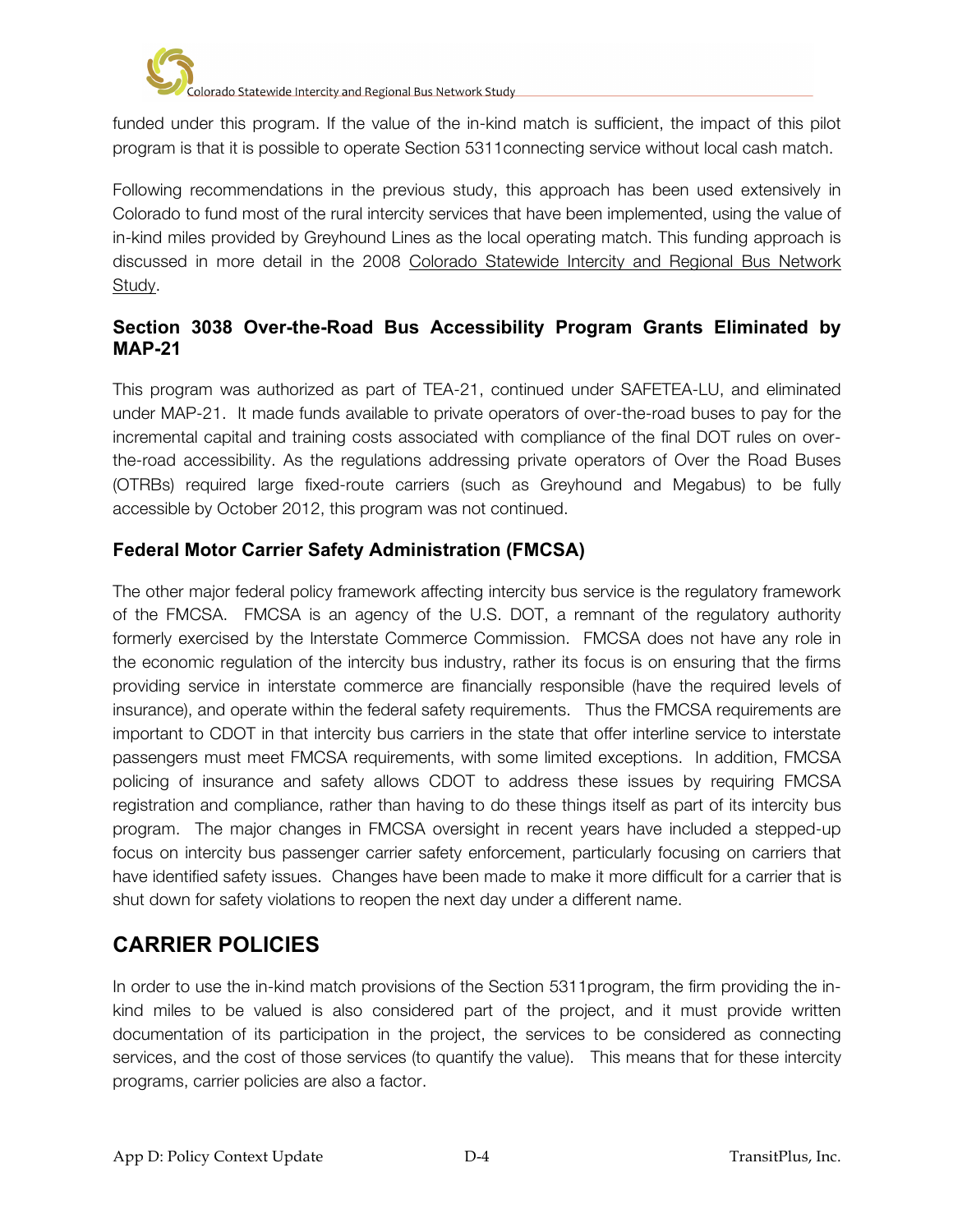

olorado Statewide Intercity and Regional Bus Network Study

## **Greyhound Lines**

Greyhound Lines (including its wholly-owned subsidiaries such as Americanos USA) is the only national network of scheduled intercity bus service, and it performs a critical function in linking the other smaller regional services around the country. It is a private for-profit firm, now owned by FirstGroup PLC of the United Kingdom. Greyhound is the largest private carrier in Colorado, and its policies regarding coordination with other services must be recognized in the development of intercity bus programs.

Although Greyhound has discontinued most of its rural services to focus on limited-stop services between larger urban areas, it is still interested in continuing to receive traffic from the rural areas it was forced to withdraw from, primarily by increasing its coordination with smaller regional intercity carriers and increasingly with public transit providers operating services connecting the rural areas with the Greyhound stops in urbanized areas.

After shedding almost all of its Section 5311 funded services in the 2004-2005 period, Greyhound Lines itself now will seek to obtain Section 5311 funding for its own operations, including operations, vehicle and technology capital, and capital for intermodal facilities. This represents a change from the policies expressed by the firm in 2007-8.

However, the firm is still quite supportive of rural connecting service that is operated by other providers, public and private, and it will provide the value of in-kind miles to these other operators provide the firms and the services meet Greyhound criteria. Greyhound's view of coordinated rural-intercity service includes the following elements:

- Connecting service (to Greyhound) should be scheduled, not demand-responsive (so the schedule information system can quote times to customers).
- Connecting carriers should have proper operating authority and insurance levels.
- Connecting service should be operated at least five days per week.
- Connecting service should not duplicate existing service, either by Greyhound or another carrier or subsidized transit service.
- Connecting carriers should offer proper ticketing and package express service.
- Connecting carrier information should be available nationwide as part of the national intercity bus network.

Greyhound has developed a manual outlining this overall coordination approach, which is available on the internet. The firm offers several ways to coordinate on ticketing and information. These include a role for the rural connecting carrier as a formal interline partner (accepting Greyhound tickets and package express service over the national bus network and providing tickets that are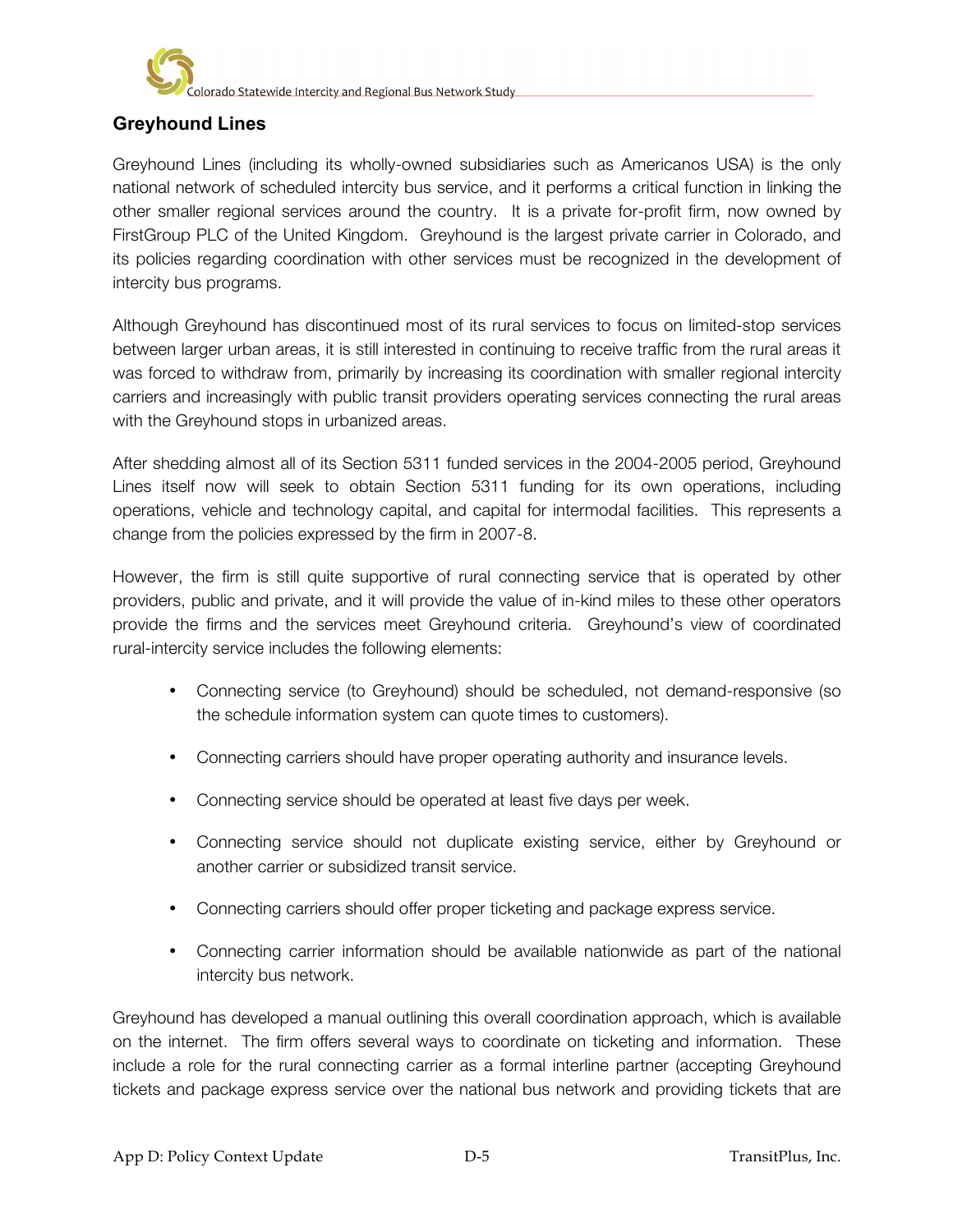

accepted by other carriers in the interline system), or as a Commission Agent (selling Greyhound tickets and package express service for a percentage commission), or simply allowing Greyhound terminal access with no joint ticketing. If a connecting carrier wishes to be included in Greyhound's national schedules and telephone/internet schedule information system, it must be an interline partner.

For liability reasons, Greyhound requires that its interline partners have FMCSA authority to operate (an MC number and a USDOT number)—even if they do not themselves operate in interstate service. However, Greyhound accepts different insurance levels so that an FTA funding recipient might not need the full \$5 million in coverage. Greyhound requires \$1.5 million combined single limit liability for vehicles with a seating capacity of 15 or less, \$2 million for vehicles with a capacity of 16-30, and \$5 million for vehicles with a capacity over 30. Under FMCSA rules, interstate commercial vehicle operators that receive FTA funding are only required to have the highest insurance levels required by the states served. For access to Greyhound terminals other carriers are required to have general liability insurance with a combined single limit of at least \$1 million.

#### **Interlining and the National Bus Traffic Association—Continuation of Previous Policies**

The NBTA is a non-profit association created by the bus industry in 1933 as a clearinghouse for interline ticket revenue, as a tariff publisher, and to deal with interline baggage and package express in terms of liability and revenue. It currently has 59 member firms that provide scheduled intercity bus service. Greyhound is a member, as are other Colorado providers Burlington Trailways, Prestige Bus Lines and Black Hills Stage Lines.

Interline tickets allow a passenger to buy a single ticket that provides travel over two or more different bus companies. The NBTA clearinghouse allows the different firms that provide transportation on a particular ticket to collect their proportionate share of the revenue based on the part of the trip that carrier provided. NBTA has created a category of membership called a Sponsored Membership, in which a rural connector can participate in the interline system through a member carrier that is their Sponsoring Member (most likely an interline partner). The rural connector pays only a \$100 annual membership fee to NBTA, and it can then sell interline tickets on the sponsoring carrier's ticket stock from originating points on the sponsoring carrier's routes. These policies continue to be in effect.

### **"Curbside" Operators**

A major development in the intercity bus industry over the past several years has been the growth of intercity bus services provided by firms that offer a different type of service. Often called "curbside operators" because they typically do not use bus stations, agents or terminals (but pickup and drop off passengers at the curb), these firms typically sell tickets over the internet, operate express services with limited stops, offer low fares (sometimes selling a few seats on each departure at very low prices), and they often offer amenities such as on-board wi-fi. Often they cater to a specialized market, perhaps with an ethnic base. In general they do not interline or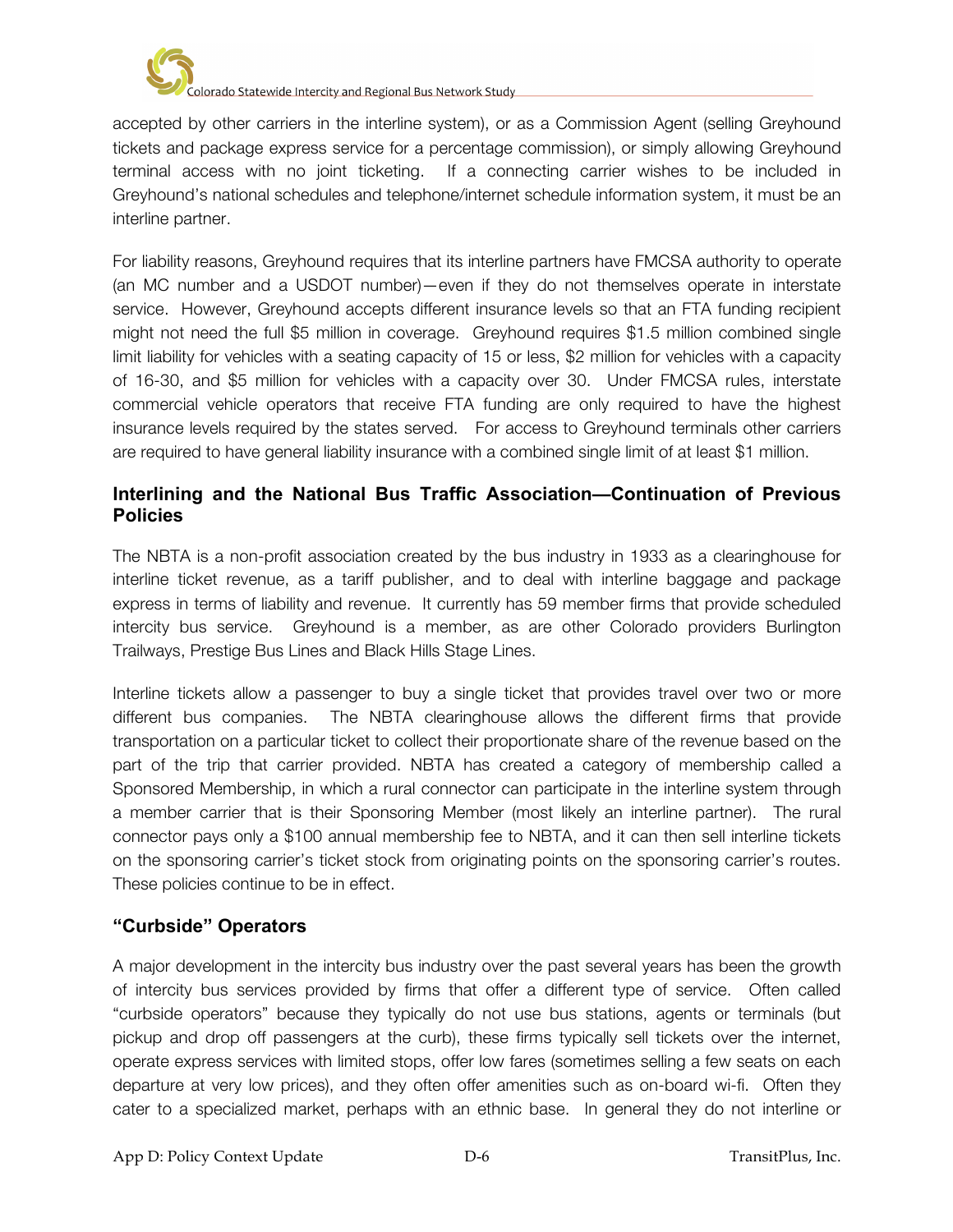

participate in NBTA but operate very independently. Although the concept was initially developed by bus firms connecting the Chinatown areas of major eastern cities, it is now part of the overall industry and is credited with creating an expanded market for intercity bus travel. Greyhound initially sought to compete with these carriers in the northeast by developing a separate brand, Boltbus, which has now expanded to the Pacific Northwest. Using this service model, Megabus has become a major competitor in regions across the country. Megabus is a brand used by Coach USA, which is owned by Stagecoach(UK). Greyhound has competed with Megabus in many regions by offering its own Greyhound Express services, which emulate the amenities, pricing, and limited-stop nature of these services.

Publicity about these new services and the fact that many more middle-class riders have used them have led some to see these services as eliminating the need to fund the more traditional type of rural intercity service. However, these services generally do not service small rural points, but instead link major cities, often serving smaller locations only if they have a major university population. The growth of these services may have had negative impacts on traditional ("legacy") services with stops in smaller towns, as firms such as Greyhound have had to eliminate such stops in order to compete with the curbside operators on schedule. Also, the fact that they do not interline with the rest of intercity bus network means that development of connecting services (or use of in-kind match) has been difficult, even aside from the fact that they do not typically use existing bus or intermodal stations (unless required to by law).

In Colorado the "curbside" service operators have focused on providing low-cost express services from major cities to Mexico, south Texas, or Los Angeles. Carriers such as El Paso-Los Angeles Limousine and Paisanos have focused on this particular segment of the market. There are currently no Megabus routes, although the development of Megabus networks in Texas and California offers the potential for Megabus to serve Colorado while linking those networks with its previous Midwest network. Megabus has recently announced that it is willing to provide the value of in-kind miles to connecting carriers, though not to participate in interline ticketing arrangements with them. Megabus has also begun to seek access to public intermodal facilities. Although this new kind of service has had a limited impact on Colorado to date, the possibility exists that such service could develop in the state, with likely policy impacts in the sense that:

- Greyhound might need to compete by eliminating even more stops;
- Applicants for S. 5311(f) might seek to use in-kind miles from these carriers (posing issues if they do not interline or belong to NBTA—are they part of the national intercity bus network?); or,
- Seeking to use public terminals or park and ride lots.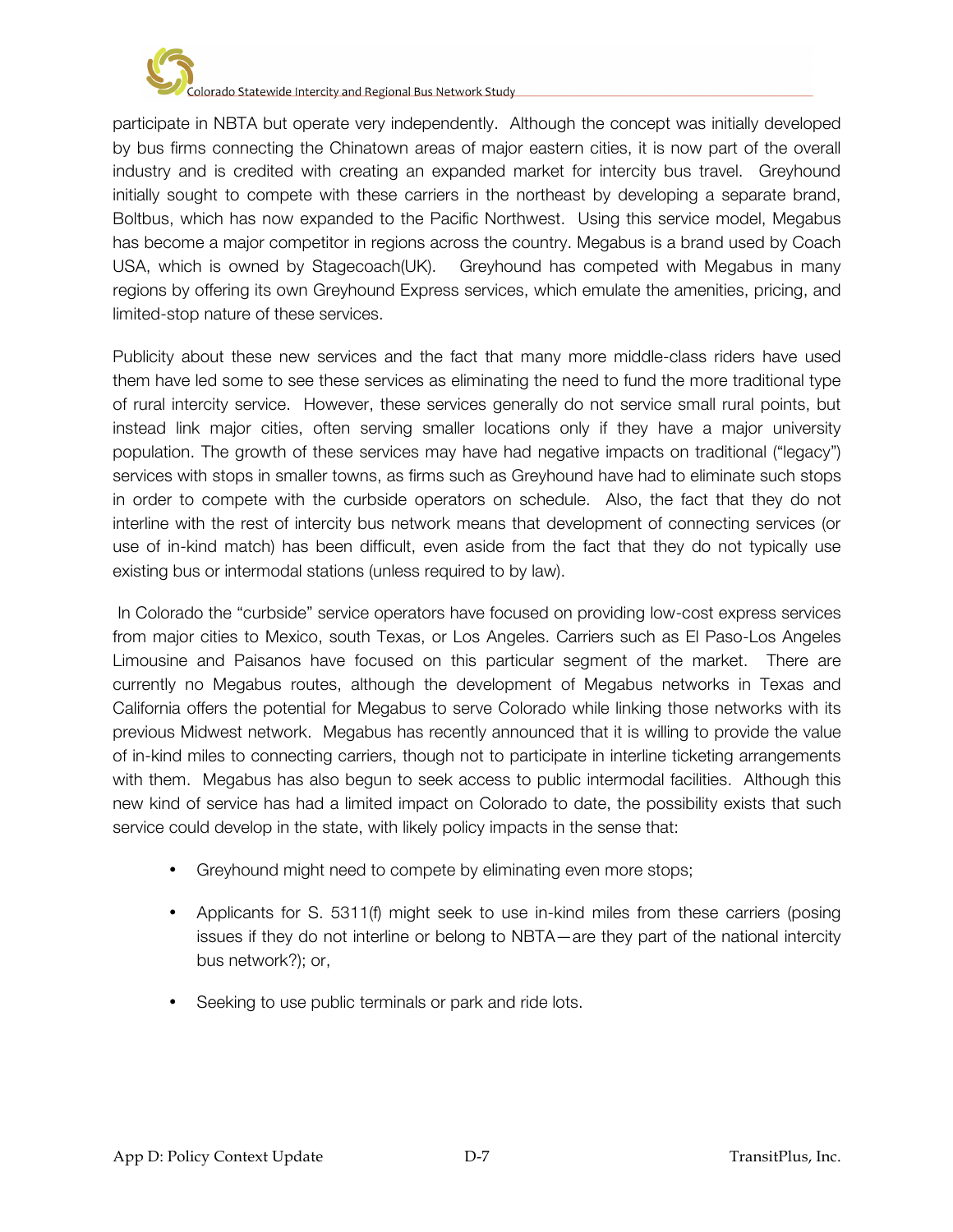

# **CHANGES IN STATE POLICY AFFECTING INTERCITY AND REGIONAL SERVICES**

The 2008 study focused on the policies of the Colorado Department of Transportation (CDOT) with regards to the use of Section 5311 because that appeared to be the only funding source available to fund operation of intercity or regional services, other than Congestion Mitigation and Air Quality (CMAQ) funding. At that time available state funding could only be used for capital projects, and the defined mission of the state's transit program was more limited. Although that study identified a significant number of regional service needs, there was no available program or funding designed to address such needs. Since then restructuring of the state's transit program and a redefinition of its role have combined with availability of state funding to provide a changed environment regarding the state role.

#### **Creation of the Division or Transit and Rail**

In 2009 the state legislature enacted Senate Bill 09-094, creating a new Division of Transit and Rail (DTR) within CDOT. It was granted the following powers and duties:

- Developing a statewide transit and passenger rail plan to be incorporated into the statewide transportation plan;
- Promoting, planning, designing, building, financing, operating, and contracting for transit services, including passenger rail, bus and advanced guideway systems;
- Establishing and modifying fares and schedules for state-provided transit services;
- Administering state and federal funds appropriated for interregional transit services, advanced guideway services, passenger rail services, and transit-related projects;
- Coordinating with railroads regarding tracks, facilities, and transit services;
- Representing the state on intercity rail facility development; and
- Coordinating with regional transportation authorities (RTAs) and other organizations or entities pertaining to transit, passenger rail, or advanced guideway systems.

This language was a significant change in that it included broad authority to operate or contract for services, and specifically interregional services. The bill also established an interim transit and rail advisory committee to be appointed by the CDOT Executive Director in consultation with the state Transportation Advisory Committee (TAC). Subsequently a long-term Transit and Rail Advisory Committee (TRAC) was formed in January 2011, with 18 members, to advise DTR.

DTR's primary functions include:

• Administration of federal grant programs;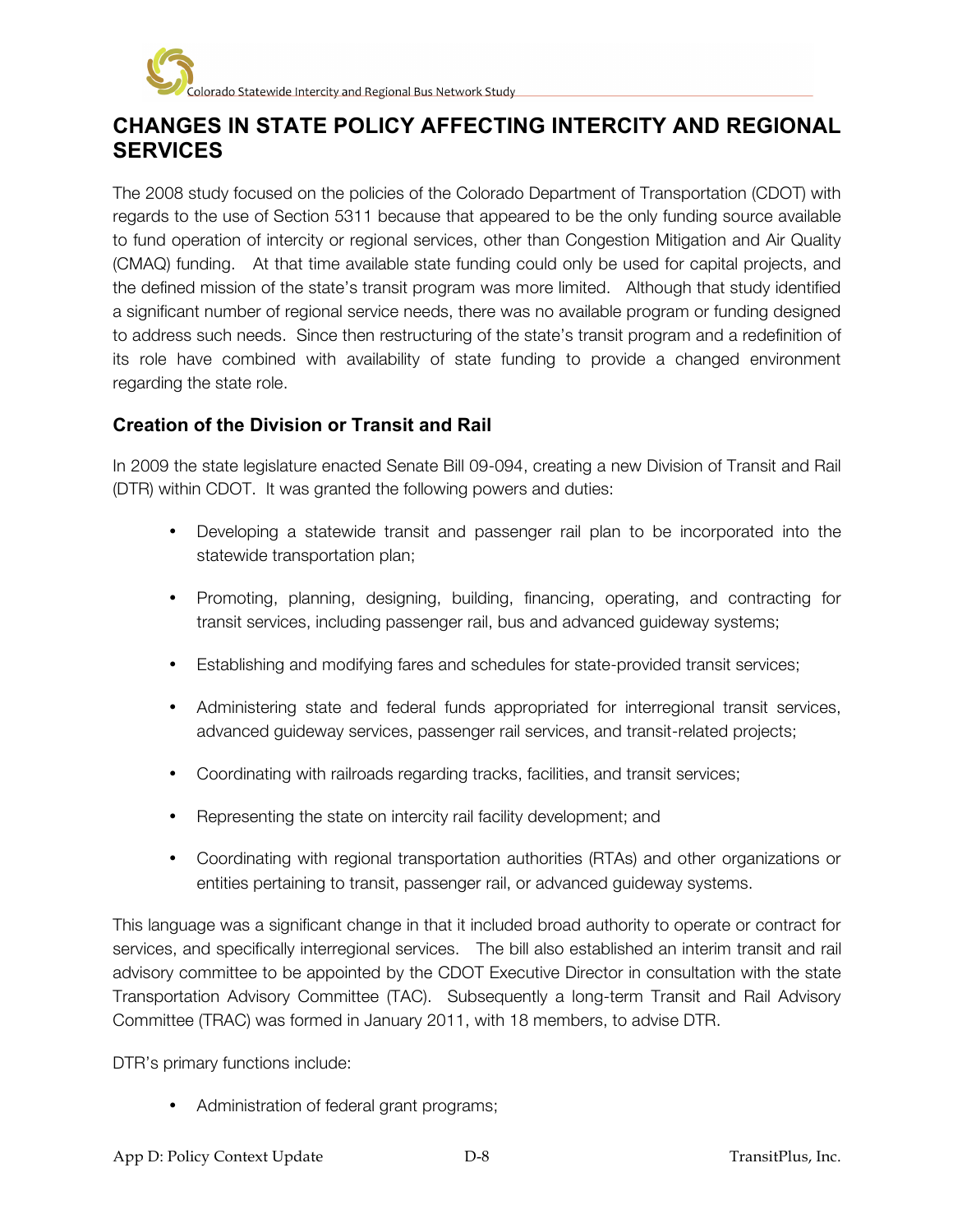

- Administration of the state grant programs (FASTER);
- Transit and rail planning;
- Agency and stakeholder coordination;
- Compliance with federal requirements; and
- Performance measurement and asset management.

DTR has completed the Colorado State Freight and Passenger Rail Plan, making CDOT eligible for Federal Railroad Administration funding, and a Statewide Transit Plan is now underway as part of the statewide transportation planning process.

## **State Grant Programs for Transit (FASTER)**

The other significant change in policy since the previous study is the creation of a state transit grant program. This program name, FASTER, stands for Funding Advancement for Surface Transportation & Economic Recovery, included state funds for a wide variety of transportation projects from an increase in the state's vehicle registration fees. The legislation provides for \$15 million per year for state transit projects. Five million of that is dedicated to local transit grants, and \$10 million is dedicated to statewide and regional multi-modal transit projects. The local pool is allocated by formula to the six Engineering Regions for selection and award, while DTR (with assistance from DTD and the Office of Policy and Government Relations) selects the projects for award from the \$10 million statewide pool

The greater authority and mission of DTR, combined with the ability to use state funds for statewide projects, provides a much different state policy context than existed five years ago. DTR has used this authority and funding to propose the creation of a state operated (or more likely contracted) network of bus services in the I-70, I-25 south and I-25 north corridors, linking areas outside the Denver Regional Transit District (RTD) service area with the Denver core. DTR has even obtained an opinion from the Attorney General's Office agreeing that DTR has the authority to implement a plan of this type using the state FASTER transit funds. DTR is working through the TRAC on the planning and implementation of these regional services.

### **Administration of Federal Grant Funds for Intercity Services**

DTR's Transit Grants Program also uses federal funding for capital and operating assistance to support local, regional, and intercity public transportation services. It oversees the FTA Sections 5311, 5311, and 5307 programs (for small urbanized areas), providing funding under a competitive program of public transportation grants, in which all applicants submit grant applications every two years, and a competitive review process conducted by a designated committee selects the projects.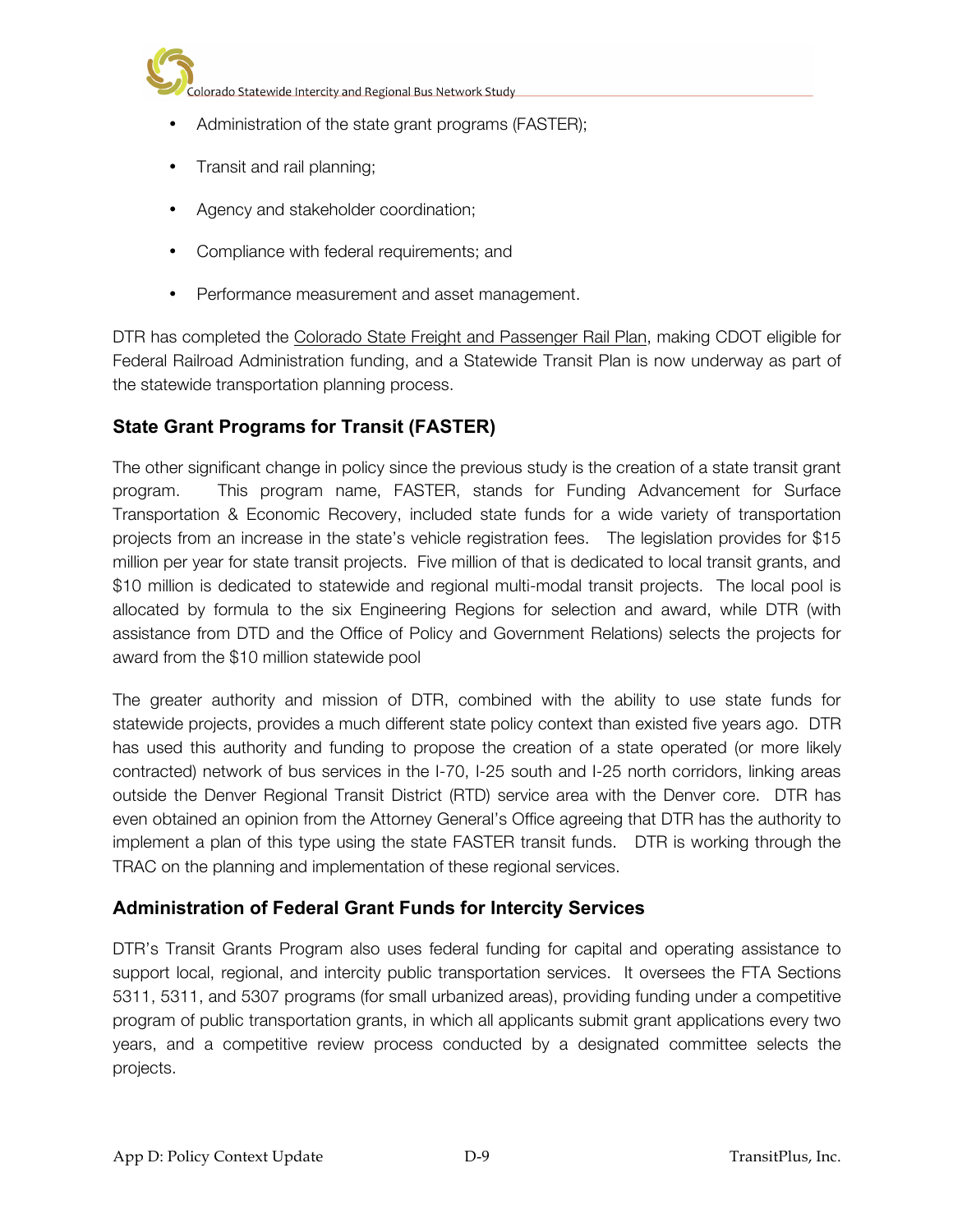

Following the recommendations of the previous study, DTR does not certify that there are no unmet rural intercity needs, and it has used the Section 5311funds to develop and maintain a network of rural intercity services. For FY 2013 the selected projects use 12.13% of the overall Section 5311 allocation, so DTR may need to do a partial certification if it intends to use the remaining 2.87 percent for non-intercity projects—though it may elect to roll those funds forward within the program. By using the in-kind match program offered by FTA, DTR has funded these services without having to use state funds for match, and with only limited local share requirements (primarily on capital grants). The rural intercity program has issued grant solicitations for specific corridors based on the previous plan, and in response to changes in the network provided by the private intercity carriers. An interagency review committee scores the applications.

In addition to the extensive use of the in-kind match program, one way in which the CDOT intercity program has been a national model is through coordination with neighboring states to provide rural intercity services. Initially Colorado and Utah partnered to reinstate the bus service on the U.S. 40 corridor between Denver and Salt Lake City, with Utah providing vehicle capital and Colorado operating funding. Subsequently, CDOT worked with the Kansas Department of Transportation to implement daily service between Pueblo and Wichita (KS) using Section 5311(f) funding.

While there are a number of very specific program elements that are part of or implied by this program, the major policy change in comparison with the previous study is that there is now an ongoing program fully utilizing the available federal funding for rural intercity bus to provide a statewide network of low-frequency "life-line" services that provide connectivity to the major population centers and the national network of intercity bus services. To this point it has not used state funding for match, and has been basically constrained to the level of funding provided by 15% of the state's Section 5311 allocation—which has been adequate to provide extensive coverage but very limited service frequency.

# **SUMMARY OF CHANGES IN THE POLICY CONTEXT**

The major changes in the policy context for regional and intercity services in the state have occurred in the state program. The creation of a new state Division of Transit and Rail with significantly broader powers, combined with availability of state funding that can be used for regional or interregional services, creates a different environment for consideration of transit needs for regional or intercity connections. Although limited, the state funding can be used to operate or contract for services, and the state has the authority to set fares and schedules for such services. This makes CDOT a transit operator, a role that it has not had in the past.

Changes in federal policy regarding intercity bus have been more limited. MAP-21 included statutory authority for the in-kind match program that has been used successfully by Colorado to build a network of rural intercity services without having to use local or state funds for operating match. So CDOT can be secure that administrative directives at FTA will not eliminate the ability to continue the program using the same tools. The MAP-21 language also removed the language limiting the value of in-kind match to 50% of the fully-allocated cost of the unsubsidized service, so